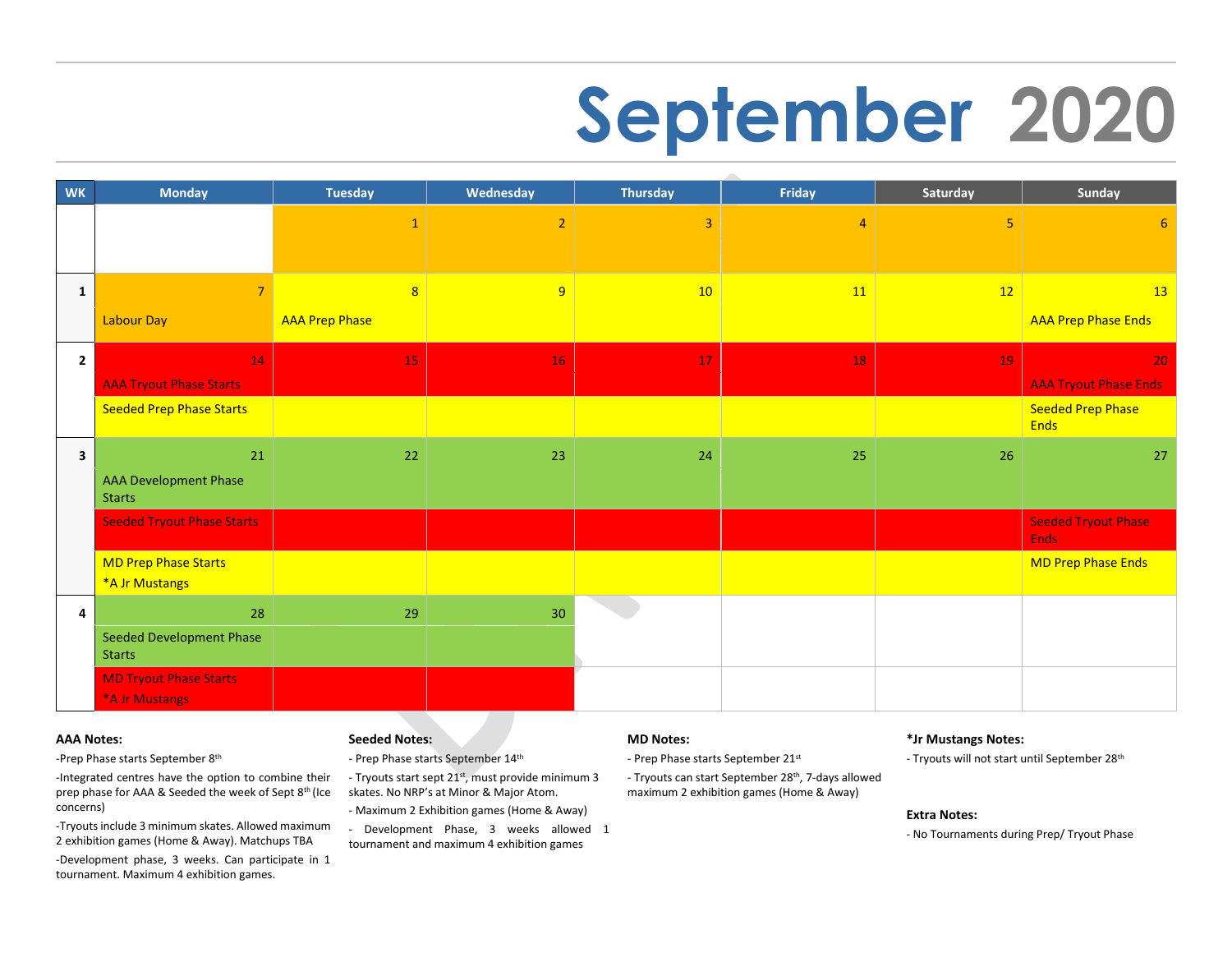# **October 2020**

| <b>WK</b>      | <b>Monday</b>                                | <b>Tuesday</b>                             | Wednesday      | <b>Thursday</b> | Friday          | Saturday | Sunday                                     |
|----------------|----------------------------------------------|--------------------------------------------|----------------|-----------------|-----------------|----------|--------------------------------------------|
| 4              |                                              |                                            |                | $\mathbf{1}$    | $\overline{2}$  | 3        | 4                                          |
|                |                                              |                                            |                |                 |                 |          | Last Day of MD Tryouts                     |
| 5              | 5                                            | 6                                          | $\overline{7}$ | 8               | 9               | 10       | 11                                         |
|                | <b>MD Development Phase</b><br><b>Starts</b> |                                            |                |                 |                 |          |                                            |
| 6              | 12                                           | 13                                         | 14             | 15              | 16              | 17       | 18                                         |
|                | <b>AAA Development Phase</b><br>Ends         | <b>AAA Regular Season</b><br><b>Starts</b> |                |                 |                 |          |                                            |
|                | <b>Thanksgiving</b>                          |                                            |                |                 |                 |          | Seeded Development<br><b>Phase Ends</b>    |
| $\overline{7}$ | 19                                           | 20                                         | 21             | 22              | 23              | 24       | 25                                         |
|                | Seeded Regular Season<br><b>Starts</b>       |                                            |                |                 |                 |          |                                            |
|                |                                              |                                            |                |                 |                 |          | <b>MD Development</b><br><b>Phase Ends</b> |
| 8              | 26<br><b>MD Regular Season Starts</b>        | 27                                         | 28             | 29              | 30 <sup>°</sup> | 31       |                                            |
|                |                                              |                                            |                |                 |                 |          |                                            |

### **AAA Notes:**

- Development Phase Cont. Allowed 1 tournament & Maximum of 4 exhibition games
- Regular Season starts October 13th
- **- Allowed 3 tournaments through regular season (includes Christmas)**

### **Seeded Notes:**

- Development Phase Cont. Allowed 1 tournament & Maximum of 4 exhibition games
- Regular Season starts October 19th
- **- Allowed 3 tournaments through Regular Season (Includes Christmas)**

### **MD Notes:**

- Last Day of tryout is October 4th
- Development Phase 21 days, will be allowed 1 tournament & Maximum of 4 exhibition games.
- Regular Season will start of October 26<sup>th</sup>
- **- Allowed 3 tournaments through Regular Season (Includes Christmas)**

### **Extra Notes:**

- HL Centres can start evaluation/ Practices at regular time. Do not have to wait for MD Tryouts to be finished.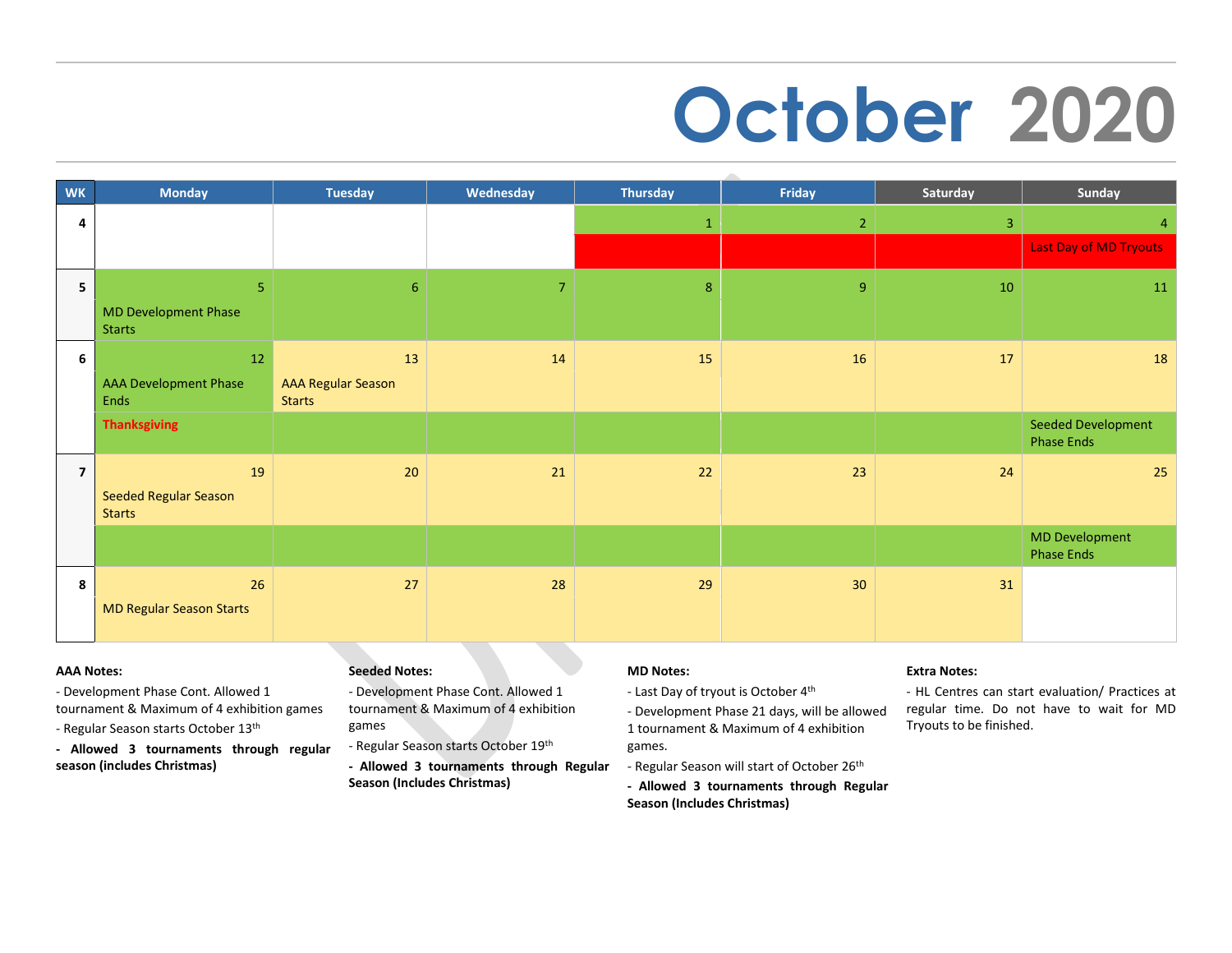### **November 2020**

| <b>WK</b>        | <b>Monday</b>  | <b>Tuesday</b> | Wednesday      | Thursday   | Friday          | Saturday       | Sunday         |
|------------------|----------------|----------------|----------------|------------|-----------------|----------------|----------------|
| $\boldsymbol{8}$ |                |                |                |            |                 |                | $\mathbf{1}$   |
| 9                | $\overline{2}$ | $\overline{3}$ | $\overline{4}$ | $\sqrt{5}$ | $6\overline{6}$ | $\overline{7}$ | $8\phantom{1}$ |
| 10               | 9              | 10             | 11             | 12         | 13              | 14             | <b>15</b>      |
| 11               | 16             | 17             | 18             | 19         | 20              | 21             | 22             |
| 12               | 23             | 24             | 25             | 26         | 27              | 28             | 29             |
| 13               | 30             |                |                |            |                 |                |                |
|                  |                |                |                |            |                 |                |                |

### **AAA Notes:**

**Seeded Notes:** 

-

- 4 weeks into Regular Season Schedule

- 3 weeks into Regular Season Schedule

**MD Notes:** 

- 2 Weeks into Regular Season Schedule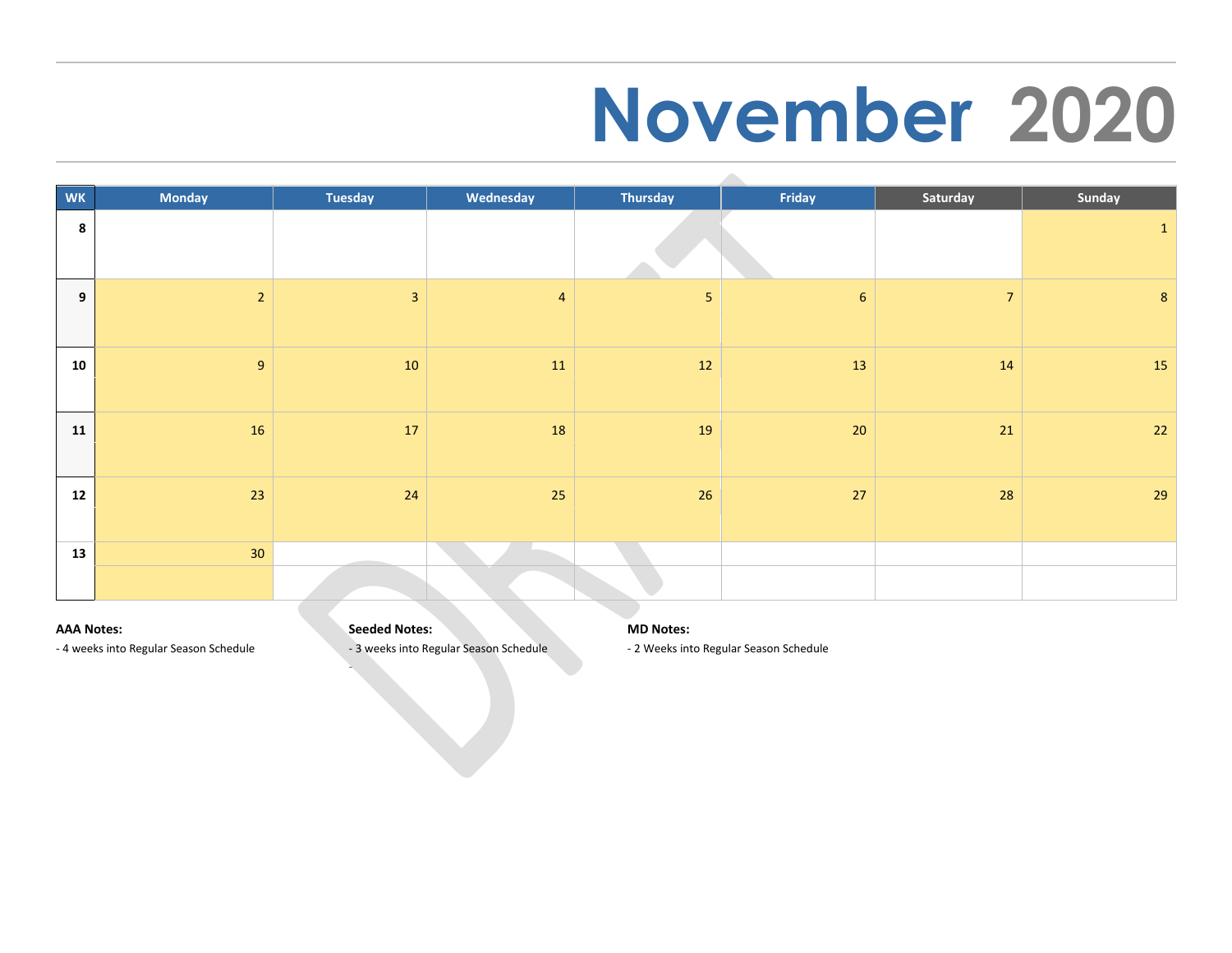### **December 2020**

| <b>WK</b> | <b>Monday</b>         | <b>Tuesday</b>                          | Wednesday             | Thursday              | Friday               | Saturday          | Sunday              |
|-----------|-----------------------|-----------------------------------------|-----------------------|-----------------------|----------------------|-------------------|---------------------|
| 13        |                       | $\mathbf{1}$                            | $\overline{2}$        | 3                     | $\overline{4}$       | 5 <sup>5</sup>    | 6                   |
| 14        | $\overline{7}$        | 8                                       | 9                     | 10                    | 11                   | 12                | 13                  |
| 15        | 14                    | 15                                      | 16                    | 17                    | 18                   | 19                | 20                  |
| 16        | 21                    | 22                                      | 23                    | 24                    | 25                   | 26                | 27                  |
|           |                       | <b>End of Seeded</b><br><b>Schedule</b> | <b>Seasonal Break</b> | <b>Seasonal Break</b> | <b>Christmas Day</b> | <b>Boxing Day</b> | <b>Season Break</b> |
| 17        | 28                    | 29                                      | 30                    | 31                    |                      |                   |                     |
|           | <b>Seasonal Break</b> | <b>Seasonal Break</b>                   | <b>Seasonal Break</b> | <b>Seasonal Break</b> |                      |                   |                     |

### **Seasonal Break**

### **AAA**

- October 13<sup>th</sup> to December 20<sup>th</sup> – 10 Weeks

**MD**

October 26<sup>th</sup> to December 20<sup>th</sup> – 8 weeks

season games scheduled - Teams can choose to participate in Tournaments. Will count towards total

- Recommended seasonal break. NO regular

tournaments for the year

### **Seeded**

- October 19<sup>th</sup> to December 20<sup>th</sup> – 9 weeks

- Split December 20<sup>th</sup>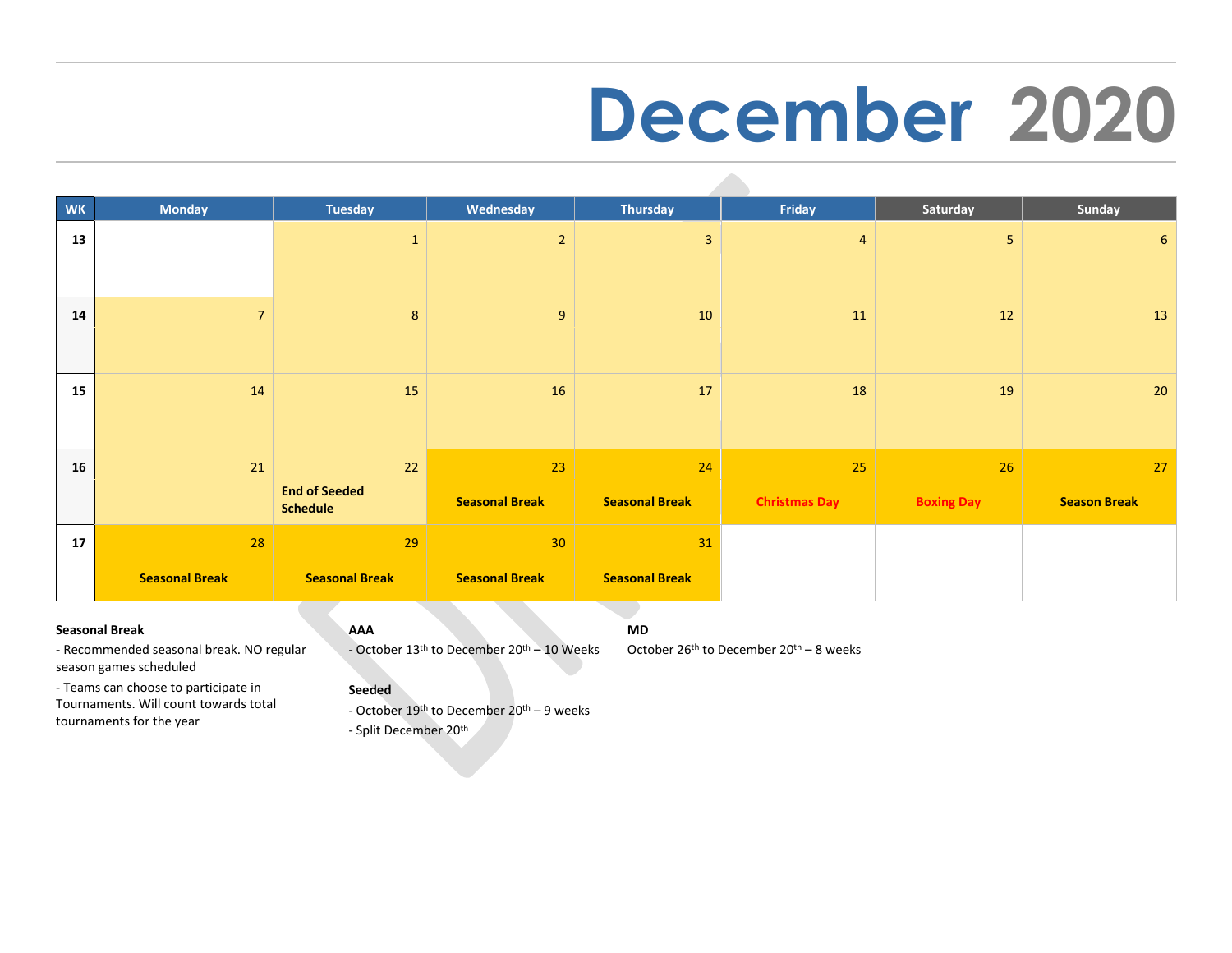# **January 2021**

| WK | <b>Monday</b>  | <b>Tuesday</b> | Wednesday       | <b>Thursday</b> | Friday                | Saturday                                        | Sunday       |
|----|----------------|----------------|-----------------|-----------------|-----------------------|-------------------------------------------------|--------------|
| 17 |                |                |                 |                 | <b>Seasonal Break</b> | $2^{\circ}$<br>A & AA Schedule<br><b>Starts</b> | $\mathbf{3}$ |
| 18 | $\overline{4}$ | 5 <sub>1</sub> | $6\overline{6}$ | $\overline{7}$  | $8\phantom{.}$        | 9 <sup>°</sup>                                  | 10           |
| 19 | 11             | 12             | 13              | 14              | 15                    | 16                                              | 17           |
| 20 | 18             | 19             | 20              | 21              | 22                    | 23                                              | 24           |
| 21 | 25             | 26             | 27              | 28              | 29                    | 30 <sub>o</sub>                                 | 31           |

#### **AAA Notes:**

-

- Seeded is split into Constellation (AA) & Bristol (A) **MD Notes:**  -

Divisions

**Seeded Notes:** 

- Play Home & Away schedule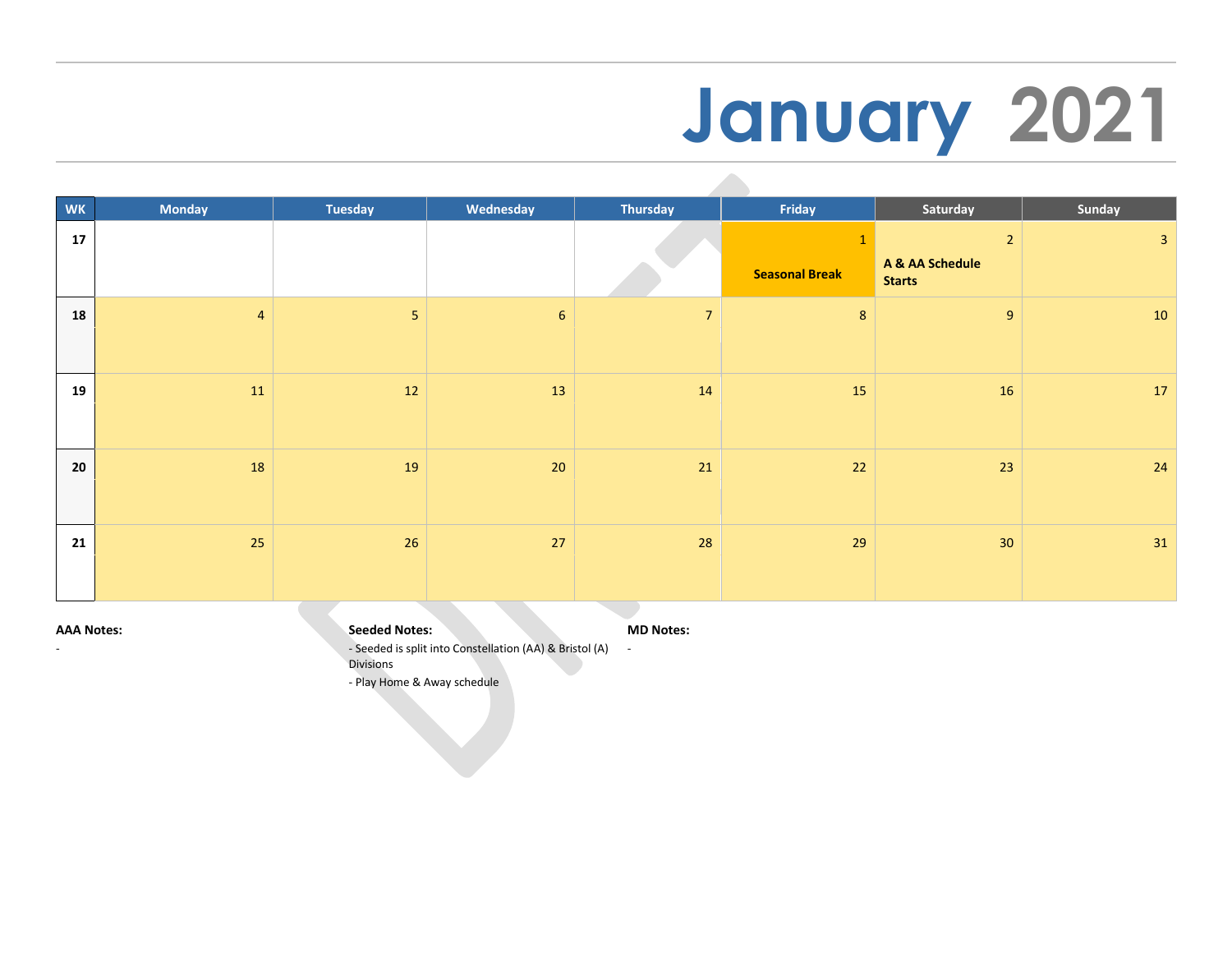# **February 2021**

| <b>WK</b> | <b>Monday</b>                                                          | <b>Tuesday</b> | Wednesday    | Thursday       | Friday         | Saturday | Sunday                                                |
|-----------|------------------------------------------------------------------------|----------------|--------------|----------------|----------------|----------|-------------------------------------------------------|
| 22        | $\mathbf{1}$                                                           | $\overline{2}$ | $\mathbf{3}$ | $\overline{4}$ | 5 <sub>1</sub> | 6        | 7 <sup>7</sup><br><b>End of AAA Regular</b><br>Season |
| 23        | $\bf 8$<br><b>AAA Playoff Phase Starts</b><br><b>Round Robin Games</b> | 9              | 10           | 11             | 12             | 13       | 14                                                    |
|           |                                                                        |                |              |                |                |          | <b>End of MD Regular</b><br><b>Season</b>             |
| 24        | 15<br><b>MD Playoff Phase Starts</b><br><b>Round Robin Games</b>       | 16             | 17           | 18             | 19             | 20       | 21                                                    |
|           |                                                                        |                |              |                |                |          |                                                       |
| 25        | 22                                                                     | 23             | 24           | 25             | 26             | 27       | 28                                                    |
|           |                                                                        |                |              |                |                |          |                                                       |

#### **AAA Notes:**

**Seeded Notes:** 

-

- Minor Atom & Atom AAA with play a Round Robin Playoff Schedule

- Home & away 10 games, 7 Weeks

- Teams can still participant in a tournament during this period until March 21, 2021

#### **MD Notes:**

- MD Regular Season ends

- Re-Tier into 1 & 2 for final 5 weeks

- Home & Away schedule

- Teams can Participate in Tournaments until March 21, 2021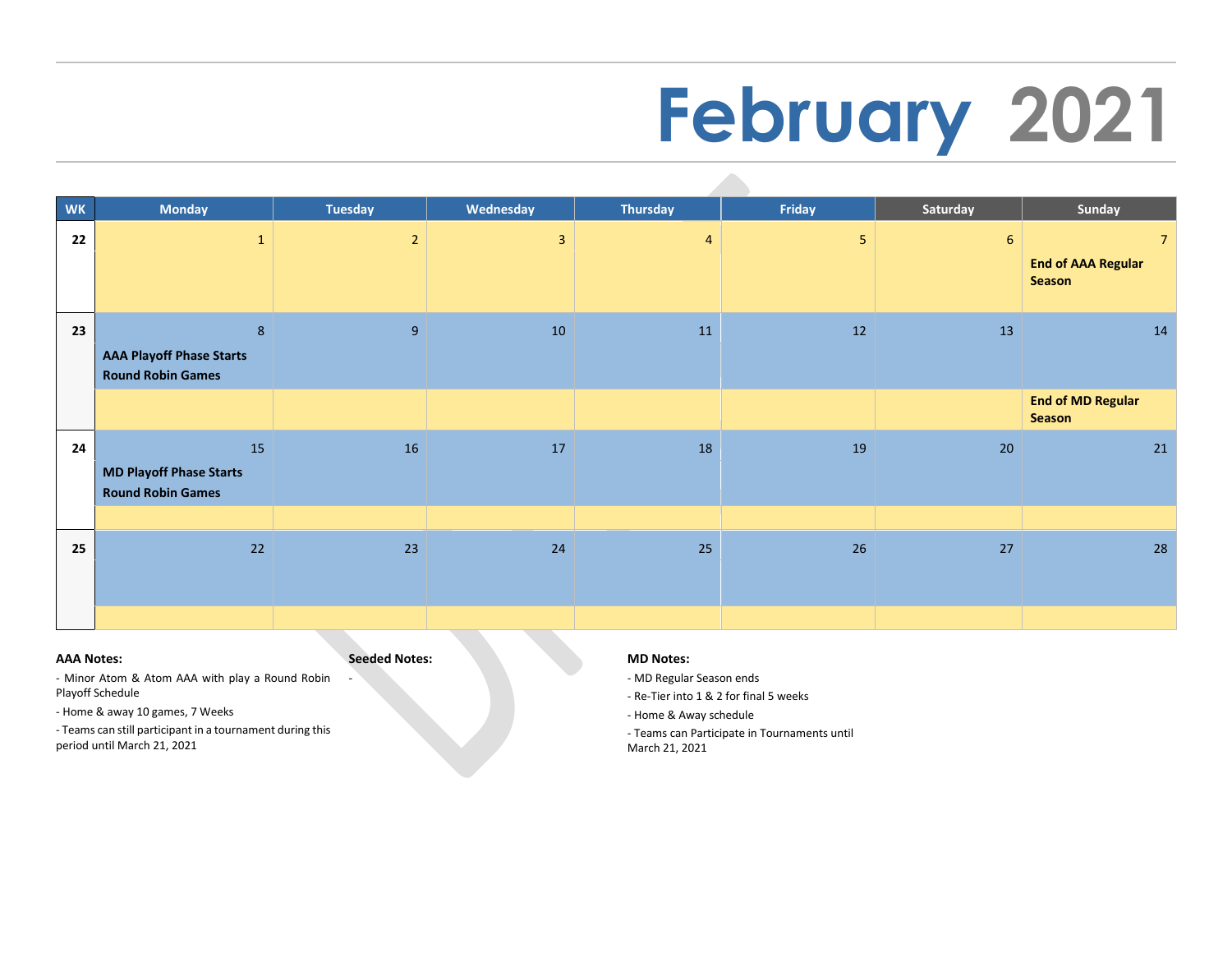# **March 2021**

| <b>WK</b> | <b>Monday</b>            | <b>Tuesday</b>           | Wednesday                | <b>Thursday</b>          | Friday                                           | Saturday                                         | Sunday                                           |
|-----------|--------------------------|--------------------------|--------------------------|--------------------------|--------------------------------------------------|--------------------------------------------------|--------------------------------------------------|
| 26        | $\mathbf{1}$             | $\overline{2}$           | $\overline{3}$           | $\overline{4}$           | 5 <sub>o</sub>                                   | 6                                                | 7 <sup>1</sup>                                   |
| 27        | 8                        | $9\,$                    | 10                       | 11                       | 12                                               | 13<br><b>March Break</b>                         | 14<br><b>March Break</b>                         |
| 28        | 15<br><b>March Break</b> | 16<br><b>March Break</b> | 17<br><b>March Break</b> | 18<br><b>March Break</b> | 19<br><b>March Break</b>                         | 20                                               | $21\,$<br>Major Atom AAA<br><b>Playoffs Ends</b> |
|           |                          |                          |                          |                          |                                                  |                                                  | Major Atom A/AA<br><b>Regular Season Ends</b>    |
| 29        | 22                       | 23                       | 24                       | 25                       | 26                                               | 27                                               | 28<br>Minor Atom AAA & MD<br>Playoff Phase Ends  |
|           |                          |                          |                          |                          |                                                  |                                                  | Minor Atom A/AA<br><b>Regular Season Ends</b>    |
|           |                          |                          |                          |                          | <b>Alliance Championships</b><br>Atom AAA, AA, A | <b>Alliance Championships</b><br>Atom AAA, AA, A | <b>Alliance Championships</b><br>Atom AAA, AA, A |
| 30        | 29                       | 30                       | 31                       |                          |                                                  |                                                  |                                                  |

### **AAA Notes:**

### **Seeded Notes:**

### - Major Atom Playoff Phase end March 21, 2021

- Minor Atom Playoff Phase end March 28, 2021

- Atom AAA Championships March 26-28, 2021

- OHF championship April 9-11, 2021

- Major Atom Regular Season ends March 21, 2021

- Minor Atom Regular Season ends March 28, 2021

- Atom A/AA Championships March 26-28, 2021

- OHF Championship April 9-11, 2021

### **MD Notes:**

- Minor & Major Atom Playoffs end March 28, 2021